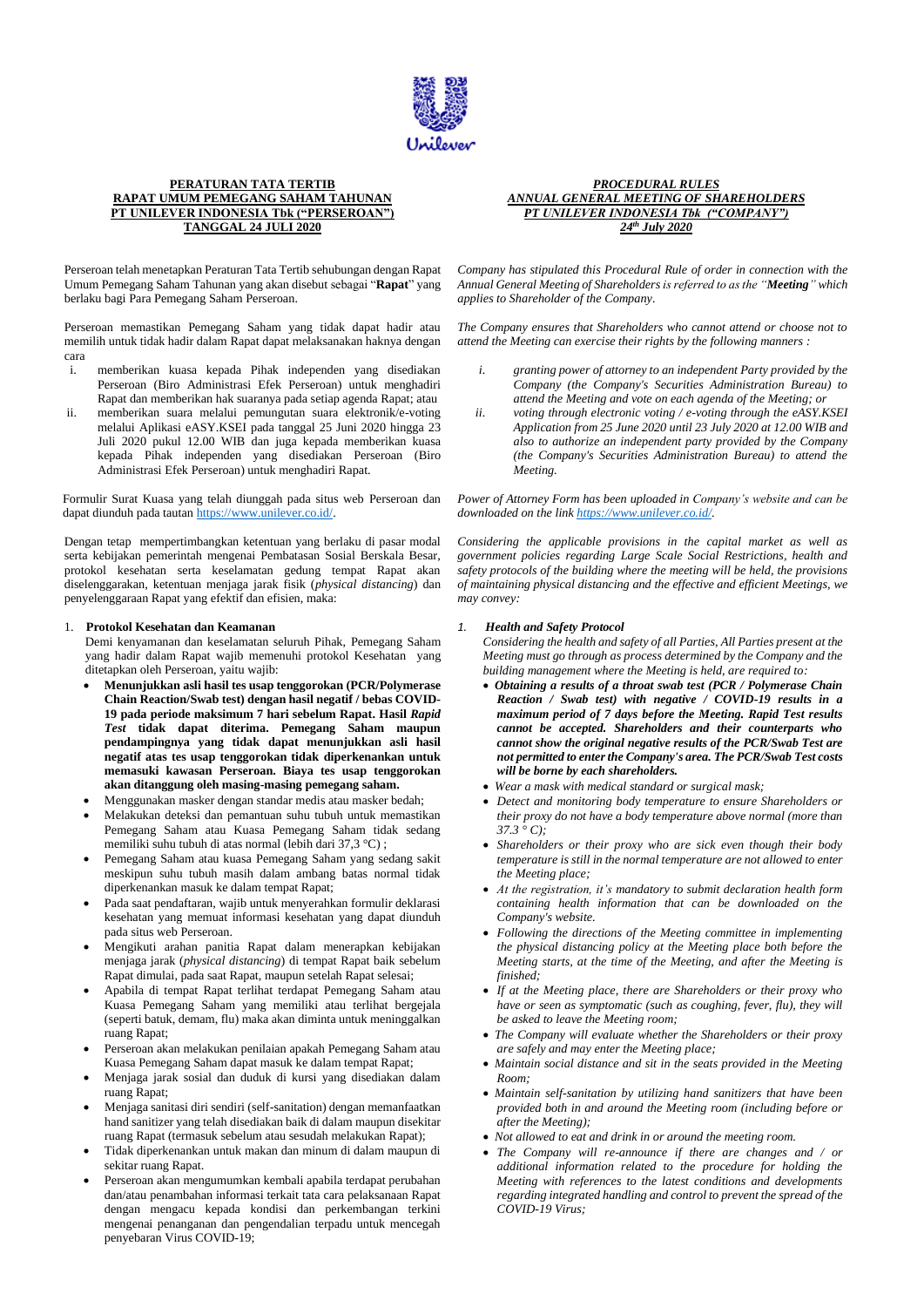# 2. **Pembatasan Peserta Rapat**

- a. Perseroan sangat menghimbau agar Pemegang Saham tidak menghadiri Rapat secara fisik, akan tetapi, memberikan kuasa kepada Pihak Independen yang ditunjuk oleh Perseroan.
- b. Perseroan telah menunjuk Pihak Independen yang dapat menerima kuasa untuk bertindak dan mewakili Pemegang Saham dalam menyampaikan suara dan pertanyaan yang diberikan oleh Pemegang Saham.
- c. Pihak Independen yang ditunjuk Perseroan adalah perwakilan personil dari PT Sharestar Indonesia, yang beralamat di BeritaSatu Plaza, Lantai 7, Jalan Jenderal Gatot Subroto Kav. 35-36, Jakarta 12950.
- d. Perseroan akan mengatur agar Kuota kehadiran fisik Pemegang Saham di dalam ruangan Rapat sesuai dengan prinsip *first come first served* tidak melebihi 50 (lima puluh) orang. Jumlah Peserta Rapat tersebut sudah termasuk dengan kehadiran Komisaris Independen, Direktur, Notaris, Biro Administrasi Efek ("**BAE**"), Pemegang Saham dan Kuasa Pemegang Saham, serta Petugas Rapat.
- e. Demi kesehatan dan keselamatan semua Pihak, Perseroan dapat melarang pemegang saham atau kuasanya untuk menghadiri atau berada dalam ruang Rapat dan/atau gedung tempat penyelenggaraan Rapat dalam hal pemegang saham atau kuasanya tidak memenuhi protokol keamanan dan kesehatan sebagaimana disyaratkan di atas.

### 3. **Ketua Rapat**

Rapat akan diketuai oleh Presiden Komisaris Perseroan atau pihak lainnya sebagaimana diatur dalam Pasal 14.1. Anggaran Dasar Perseroan. Rapat akan diselenggarakan dalam Bahasa Indonesia.

#### 4. **Para pemegang saham yang berhak hadir atau diwakili dalam Rapat**

Para pemegang saham yang berhak hadir atau diwakili dalam Rapat, adalah:

- a. pemegang saham Perseroan yang sahamnya belum masuk dalam Penitipan Kolektif, yaitu mereka yang nama-namanya tercatat dengan sah dalam Daftar Pemegang Saham Perseroan pada tanggal 24 Juni 2020 pukul 16.00 WIB atau kuasa mereka yang sah; dan
- b. Pemegang saham Perseroan yang sahamnya telah masuk dalam Penitipan Kolektif pada PT Kustodian Sentral Efek Indonesia ("KSEI") atau Bank Kustodian ("BK") atau Perusahaan Efek ("PE"), yaitu mereka yang namanya tercatat dalam Daftar Pemegang Rekening pada KSEI atau pada BK atau PE, pada tanggal 24 Juni 2020 pada pukul 16:00 WIB, yang dibuktikan dengan Konfirmasi Tertulis Untuk Rapat ("KTUR") atau kuasa mereka yang sah.

## 5. **Bukti hak untuk hadir atau untuk diwakili dalam Rapat**

Ketua Rapat berhak untuk meminta seseorang yang menghadiri Rapat untuk membuktikan bahwa ia berwenang untuk hadir dalam Rapat. Pemegang saham atau wakilnya yang hadir dalam Rapat tidak diperkenankan membawa anak-anak demi tertibnya Rapat.

## 6. **Persyaratan sebelum memasuki ruang Rapat**

**Memiliki Surat Keterangan Sehat Bebas dari COVID-19, dengan biayanya sendiri, yang diperoleh dari dokter rumah sakit, puskesmas, atau klinik berupa pemeriksaan tes usap tenggorokan (PCR/swab test) dengan hasil negatif pada periode maksimum 7 hari sebelum Rapat, dan prosedur sebagaimana tercantum di butir 1 di atas.**

Jika telah memenuhi persyaratan hadir, maka selanjutnya Pemegang saham yang sahamnya belum masuk dalam Penitipan Kolektif atau kuasa mereka diminta untuk (i) memperlihatkan asli Surat Kolektif Saham atau fotokopinya kepada Petugas Biro Administrasi Efek Perseroan sebelum memasuki ruang Rapat, dan (ii) memperlihatkan asli Kartu Tanda Penduduk ("KTP") atau bukti jati diri lainnya dan menyerahkan fotokopinya kepada Petugas Biro Administrasi Efek Perseroan sebelum memasuki ruang Rapat.

 Pemegang saham yang sahamnya telah masuk dalam Penitipan Kolektif, Pemegang Rekening atau kuasa para Pemegang Rekening diminta untuk (i) menyampaikan surat KTUR yang diperolehnya dari Perusahaan Efek atau Bank Kustodian yang bersangkutan kepada Petugas Biro Administrasi Efek Perseroan sebelum memasuki ruang Rapat, dan (ii) memperlihatkan asli KTP atau bukti jati diri lainnya dan

#### *2. Restrictions on Meeting Participants*

- *a. The Company strongly urge Shareholders not to attend the Meeting physically, however, to grant a power of attorney to the Independent Party appointed by the Company.*
- *b. The Company has appointed an independent Party who can be authorized to act and represent the Shareholders in submitting the votes and questions given by the Shareholders.*
- *c. The Independent Party appointed by Company is PT Sharestar Indonesia's personel, address at BeritaSatu Plaza, Lantai 7, Jalan Jenderal Gatot Subroto Kav. 35-36, Jakarta 12950*
- *d. The Company will arrange that the number of physical attendances in the Meeting room in accordance with the principle of first come first served, does not exceed 50 (fifty) people. The total number of*  Participants in the Meeting includes the presence of Independent *Commissioners, Directors, Notaries, the Securities Administration Bureau ("BAE"), Shareholders and their proxy, and Meeting Officers.*
- *e. Due to health and safety of all Parties, the Company may prohibit shareholders or their proxies from attending or being in the Meeting room and / or the building where the Meeting is held in the event that the shareholders or their proxies do not meet the health and safety protocols as required above.*

#### *3. Chairman of the Meeting*

*The Meeting will be chaired by the President Commissioner or any other party as referred to on Article 14.1. of the Articles of Associations of the Company.*

- *4. Shareholders who are entitled to attend or be represented at the Meeting Shareholders who are entitled to attend or be represented at the Meeting are as follows:*
	- *a. any shareholders of the Company whose shares are not yet deposited in the Collective Depository, those persons whose names are legally recorded in the Register of Shareholders of the Company on 24 June 2020 at 16.00 West Indonesia Time or their legal proxies; and*
	- *b. any shareholders of the Company whose shares have been deposited in the Collective Depository maintained by PT. Kustodian Sentral Efek Indonesia ("KSEI") or by Custodian Banks ("BK") or by Securities Company ("PE"), those persons whose names are recorded in the list of the holder of account at KSEI or BK or PE, on 24 June 2020 at 16:00 West Indonesia Time, as evidenced by the Konfirmasi Tertulis Untuk Rapat ("KTUR") or Written Confirmation for the Meeting or their legal proxies.*

### *5. Proof of entitlement to attend or be represented at the Meeting*

*The Chairman of the Meeting shall be entitled to request any person attending the Meeting to prove that they are entitled to attend the Meeting. For the convenience of all parties, the shareholders or its representatives who present at the Meeting are not allowed to bring children in the Meeting.*

#### *6. Requirements prior entering the venue of the Meeting*

*Proof of Health Certificate, at shareholder's own expense, obtained from hospital doctors, health centers, or clinics in the form of a throat swab test (PCR / Swab test) with negative results of COVID-19 in the maximum period of 7 (seven) days before the Meeting, and procedure as stated in point 1 above.*

*If the Shareholders and / or their proxy meet the requirements, Shareholders whose shares are not yet deposited in the Collective Depository, or their legal proxies, are requested (i) to show their original Collective Share Certificates or a photocopy thereof to the officer of the Biro Administrasi Efek of the Company prior to entering the venue of the Meeting, and (ii) to show their original Kartu Tanda Penduduk ("KTP") or any other identity card, and to submit a photocopy thereof to the officer of the Biro Administrasi Efek of the Company prior to entering the venue of the Meeting.* 

*For those shareholders whose shares have been deposited in the Collective Depository, the Account Holders or proxies of the Account Holders, are requested (i) to submit a KTUR which was obtained from the Securities Company or Custodian Banks concerned to the officer of the Biro Administrasi Efek of the Company prior to entering the venue of the*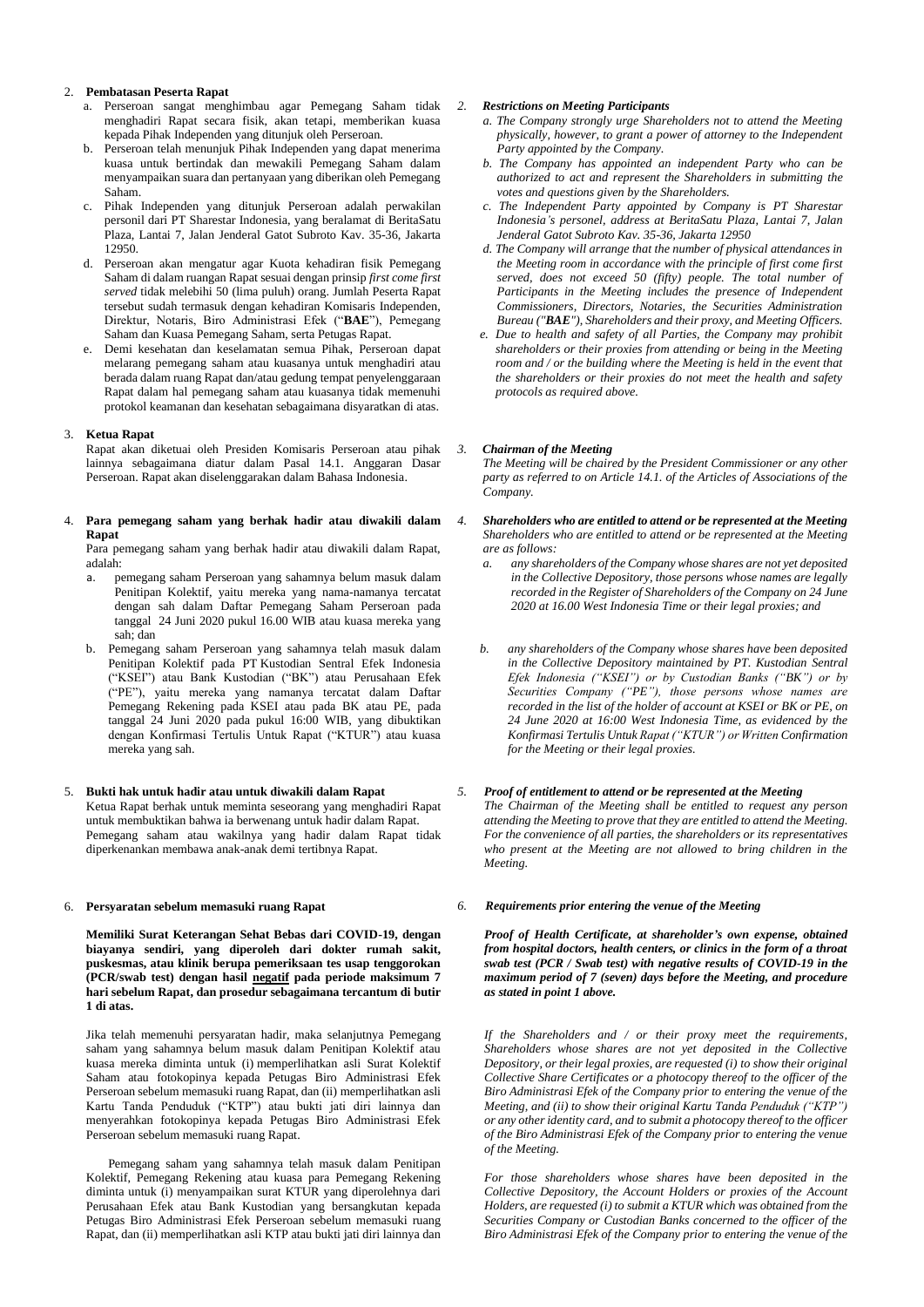menyerahkan fotokopinya kepada Petugas Biro Administrasi Efek Perseroan sebelum memasuki ruang Rapat.

## 7. **Surat Kuasa**

Pemegang Saham yang tidak dapat hadir atau memilih untuk tidak hadir dalam Rapat dapat memberikan kuasa dan hak suaranya pada setiap agenda Rapat kepada Pihak independen yang disediakan Perseroan (dalam hal ini adalah BAE) dengan mengisi formulir Surat Kuasa yang telah diunggah pada situs web Perseroan dan dapat diunduh pada tautan [https://www.unilever.co.id/.](https://www.unilever.co.id/)

Jika telah memenuhi persyaratan yang tercantum di dalam butir 1 diatas, Pemegang Saham Perseroan hanya dapat diwakili dalam Rapat oleh orang lain sesuai surat kuasa yang diberikan secara sah oleh pemegang saham Perseroan dan dalam bentuk yang dapat diterima oleh Direksi Perseroan dan dapat diakses di situs web Perseroan.

Surat Kuasa sebagaimana dimaksud di atas harap agar dapat diterima oleh BAE paling lambat 3 (tiga) hari kerja sebelum Rapat diadakan, yaitu tanggal 21 Juli 2020.

### 8. **Memasuki dan meninggalkan ruang Rapat**

Perseroan akan melakukan pemeriksaan protokol kesehatan sebelum Pemegang Saham memasuki tempat Rapat.

Selama Rapat berlangsung, para pemegang saham dan/atau kuasa pemegang saham diminta tidak keluar masuk ruang Rapat dengan cara yang dapat mengganggu Rapat.

Demi alasan kesehatan, setelah Rapat selesai, Perseroan menghimbau agar tidak berkumpul dan segera meninggalkan lokasi Rapat dengan tertib.

#### 9. **Penggunaan telepon genggam dalam ruang Rapat selama berlangsungnya Rapat**

Selama Rapat berlangsung, para hadirin diminta agar mematikan telepon genggam dalam ruang Rapat dan/atau di sekitar ruang Rapat.

#### 10. **Keabsahan Rapat**

Rapat adalah sah jika pemberitahuan dan panggilan telah dilakukan sebagaimana mestinya sesuai dengan ketentuan yang berlaku dan korum yang disyaratkan telah terpenuhi. Rapat hanya dapat diadakan dan berhak mengambil keputusan yang sah jika dihadiri oleh para pemegang saham yang mewakili lebih dari ½ (satu per dua) bagian dari jumlah seluruh saham dengan hak suara.

## 11. **Musyawarah untuk mufakat Rapat dalam pengambilan keputusan Rapat**

Berdasarkan ketentuan Pasal 15.8 Anggaran Dasar Perseroan, keputusan yang diajukan untuk mata acara Rapat harus diambil berdasarkan musyawarah untuk mufakat yang dicapai antara Pemegang Saham dan/atau kuasa Pemegang Saham setelah musyawarh dengan tujuan untuk mencapai mufakat. Jika tidak dapat tercapai mufakat, maka keputusan Rapat harus diambil dengan pemungutan suara berdasarkan suara setuju lebih dari ½ (satu per dua) bagian dari jumlah suara yang dikeluarkan secara sah dalam Rapat.

## 12. **Pemungutan suara dalam Rapat**

- a. Para anggota Direksi, anggota Dewan Komisaris dan karyawan Perseroan dapat menjadi kuasa pemegang saham dan hadir di dalam Rapat, namun suara yang mereka keluarkan dalam kedudukan mereka selaku kuasa pemegang saham Perseroan tidak akan dihitung dalam pemungutan suara.
- b. Sesuai Pasal 15.4. Anggaran Dasar Perseroan tiap saham memberikan hak kepada pemiliknya untuk mengeluarkan 1 (satu) suara dalam Rapat.
- c. Hanya pemegang saham Perseroan yang sah atau kuasa mereka yang sah yang berhak mengeluarkan suara dalam Rapat.
- d. Satu pemegang saham Perseroan atau kuasa pemegang saham setiap kali harus mengeluarkan suaranya untuk semua saham yang dimilikinya/diwakilinya.
- e. Pada saat pendaftaran, kepada para pemegang saham atau kuasa pemegang saham akan diberikan Kartu Suara dengan *barcode* yang menyimpan data tentang jumlah saham yang dimiliki/dipegang oleh pemegang saham yang bersangkutan atau pemegang saham yang diwakilinya ("**Surat Suara**").
- f. Guna memenuhi praktik-praktik Tata Kelola Yang Baik, pemungutan suara akan dilakukan secara tertutup yaitu melalui mekanisme elektronik, dan individual yang dilakukan langsung oleh masing-masing Pemegang Saham atau Kuasanya yang sah dengan menggunakan:

*Meeting, and (ii) to show their original KTP or any other identity card, and to submit a photocopy thereof to the officer of the Biro Administrasi Efek of the Company prior entering the venue of the Meeting.*

### *7. Powers of Attorney*

 *Shareholders who are unable to attend or choose not to attend the Meeting can authorize and their vote rights on each agenda of the Meeting to an independent Party provided by the Company (in this case is BAE) by filling in the Power of Attorney form that has been uploaded on the Company's website and can downloaded at the link [https://www.unilever.co.id/.](https://www.unilever.co.id/)*

 *If the shareholders meet the requirements stated in point 1 above, the Company's Shareholders can only represented in the Meeting by other people in accordance with a power of attorney granted legally by the Company's shareholders and in a form acceptable to the Company's Directors and can be accessed on the Company's website .*

*The Power of Attorney as referred to above is expected to be received by the BAE at the latest 3 (three) working days prior to the Meeting, which is on 21 July 2020.*

#### *8. Entering and leaving the venue of the Meeting*

*The Company will examine the health protocol aspect before the Shareholders enter the Meeting place.*

*During the Meeting, the shareholders and / or their proxy are requested not to enter the Meeting room in a manner that could interfere the Meeting process.*

*Due to health reasons, after the Meeting is finished, the Company urge the shareholders not to gather and immediately leave the Meeting location in an orderly manner.*

### *9. The use of handphones in the venue of the Meeting is, during the course of the Meeting*

*During the Meeting, the attendees are requested to switch off the handphones in or near the venue of the Meeting.*

## *10. The legality of the Meeting*

*The Meeting are legally constituted if proper announcements and notices have been properly issued in accordance with the prevailing regulation and the required quorum is assembled. The Meeting can only be held and has the right to make a legitimate decision if it is attended by shareholders or lawful attorneys of shareholders representing more than ½ (one half) of the total shares with voting rights.* 

## *11. Deliberations to reach consensus of the Meeting in adopting resolutions of the Meeting*

*Pursuant to Article 15.8. of the Company's Articles of Association, the resolutions for the agenda of the Meeting shall be adopted on the basis of consensus reached among the shareholders and/or the proxies of shareholders following deliberations with a view to reach consensus (musyawarah untuk mufakat). If no consensus can be reached, then voting may be conducted. If voting is conducted, then any resolutions shall be approved by the affirmative votes of more than ½ (one half) of the total number of votes legally cast at the Meeting.*

## *12. Voting at the Meeting*

- *a. Members of the Board of Directors, members of the Board of Commissioners and employees of the Company may be appointed as a proxy of a shareholder of the Company and present at this Meeting, but the votes they cast in their capacity as a proxy of any shareholder of the Company shall not be counted in voting.*
- *b. Pursuant to Article 15.4. of the Articles of Association of the Company, each share shall grant to its holder the right to cast 1 (one) vote in this Meeting.*
- *c. Only lawful shareholders of the Company or their lawful proxies shall be entitled to vote at these Meeting.*
- *d. A shareholder of the Company or a proxy of a shareholder will cast his/her vote only once for the total shares he or she owns/represents.*
- *e. At the time of registration, to the shareholders or the proxy of the shareholder will be given a Voting Card with a barcode that stores the data on the number of shares owned/held by the relevant shareholder or the proxy ("Voting Form").*
- *f. In order to comply with Good Governance practices, voting will be conducted in a closed manner, through electronic mechanisms, which individually carried out directly by each Shareholder or its authorized Proxy:*
	- *i. smart phones or other mobile devices (tablets, ipad, etc.), or*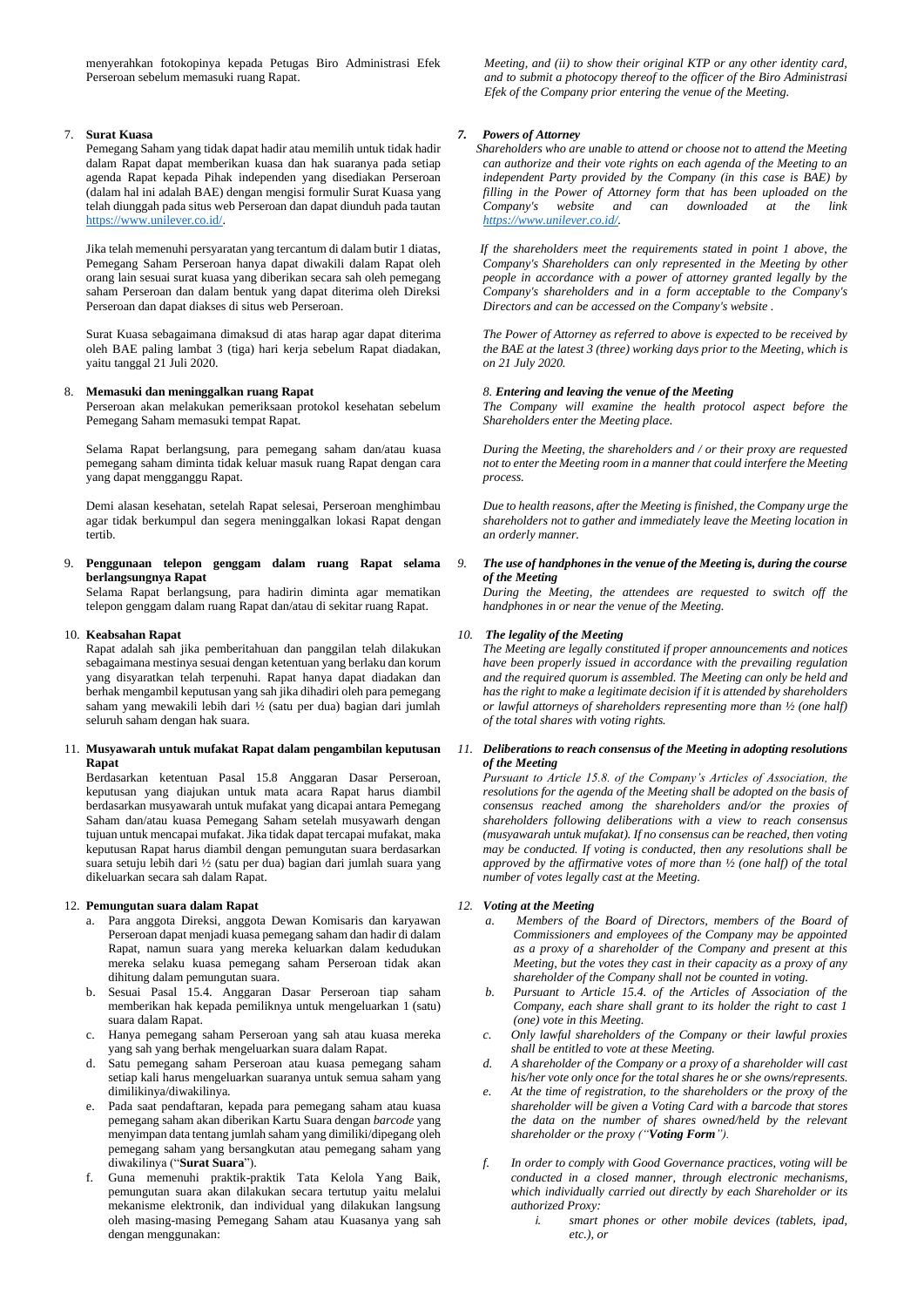- i. Telepon Pintar (smartphone) atau mobile device lainnya (tablet, ipad, dan lain-lain), atau
- ii. Perangkat elektronik, dan atau media lainnya yang disediakan Perseroan.
- g. Pemungutan suara untuk seluruh mata acara Rapat akan dilakukan setelah selesainya pembahasan seluruh mata acara Rapat dan penyampaian usulan keputusan untuk seluruh mata acara Rapat. Setelah Ketua Rapat mempersilahkan kepada Pemegang Saham atau Kuasanya untuk melakukan proses pemungutan suara yang akan dipandu oleh petugas. Sesuai dengan rekomendasi OJK terkait pelaksanaan tata kelola perusahaan maka pemungutan suara dilakukan secara tertutup, dengan prosedur sebagai berikut:
	- Pemegang Saham atau Kuasanya akan memperoleh Kartu Suara dan Barcode saat registrasi kehadiran;
	- Perseroan akan memberikan tautan yang dapat diakses oleh pengguna Telepon Pintar (smartphone) atau mobile device lainnya (tablet, ipad, dan lain-lain) untuk melakukan pilihan suara. Bagi Pemegang Saham yang tidak memiliki Telepon Pintar (smartphone) atau mobile device lainnya (tablet, ipad, dan lain-lain), maka Pemegang Saham dapat menggunakan perangkat elektronik atau media yang disediakan oleh Perseroan.
	- Setelah Ketua Rapat mempersilahkan Pemegang Saham atau Kuasanya yang akan memberikan suaranya (pada sesi "pemungutan suara"), bagi Pemegang Saham atau Kuasanya yang akan memberikan suara dengan menggunakan Telepon Pintar (smartphone) atau mobile device lain (tablet, ipad, dan lain-lain) miliknya, dipersilahkan untuk mengakses tautan ke situs yang diinfokan Perseroan pada hari Rapat. Sedangkan bagi Pemegang Saham atau Kuasanya yang akan memberikan suaranya melalui media elektronik/media yang disediakan Perseroan dapat melakukan pemberian suara di tempat pemungutan suara yang telah disediakan dan tidak perlu mengakses tautan yang diberikan Perseroan mengingat monitor tersebut telah terakses ke laman situs pemilihan suara secara otomatis.
	- Setelah Pemegang Saham atau Kuasanya masuk ke tautan yang diinfokan Perseroan, maka Pemegang Saham dan atau Kuasanya harus memasukkan nomor barcode yang dibagikan dan nama serta informasi lainnya yang diperlukan. Jika sudah benar, Pemegang Saham atau Kuasanya dapat memberikan suara (SETUJU, TIDAK SETUJU atau ABSTAIN). Dalam hal Pemegang saham akan memberikan suara yang sama untuk setiap usulan mata acara Rapat, maka:
		- i. tekan menu "SEMUA";
		- ii. pilih salah satu suara (SETUJU, atau TIDAK SETUJU, atau ABSTAIN) sesuai suara yang akan diberikan;
		- iii. jika Pemegang Saham atau Kuasanya telah selesai melakukan pemungutan suara, dimohon agar melanjutkan pemilihan suara dengan meng klik tautan : KIRIM.
		- Jika suara yang akan diberikan atas setiap agenda "berbedabeda", maka:

i. tekan menu "MASING-MASING" atau menu "PER-AGENDA");

ii. pada monitor layar sentuh akan muncul mata acara ke-1, lalu dipersilahkan untuk memilih salah satu suara (SETUJU, atau TIDAK SETUJU atau ABSTAIN) sesuai suara yang akan diberikan;

iii. setelah selesai, akan muncul mata acara ke-2, lalu dipersilahkan untuk memilih salah satu suara (SETUJU, atau TIDAK SETUJU atau ABSTAIN) sesuai suara yang akan diberikan dan seterusnya sampai dengan mata acara ke-4b.

Jika Pemegang Saham atau Kuasanya telah selesai melakukan pemungutan suara, dimohon agar melanjutkan pemilihan suara dengan meng-klik tautan : KIRIM.

- Petugas akan mengkompilasi seluruh Suara yang terdaftar di sistem tautan Perseroan untuk dihitung oleh Notaris dengan bantuan Biro Administrasi Efek yang akan menghitung suara dari input sistem Easy KSEI dan Pengumpulan suara dari Pemegang Saham yang hadir secara Fisik dengan menggunakan perhitungan dari sistem Perseroan, dan dengan melakukan cara memindai *barcode* pada Kartu Suara dengan menggunakan alat pemindai *barcode* dan kemudian menyampaikan hasil pemungutan suara atas usulan keputusan yang diajukan; dan
- Pemegang Saham atau kuasa Pemegang Saham yang mengeluarkan suara ABSTAIN/BLANKO dianggap mengeluarkan suara yang sama dengan suara mayoritas pemegang saham yang mengeluarkan suara, dan akan
- *ii. touch screen monitor or any other media provided by the Company.*
- *g. Voting for all Agenda of the Meeting will be conducted after completion of the discussion of all Agenda of the Meeting and submission of proposed decisions for all Agendaof the Meeting. After the ChairPerson of the Meeting invites Shareholders or Proxies to conduct the voting process, then it will be guided by a Meeting officer. As recommended by OJK relation the implementation of the Company's Good Governance, the voting will be conducted in a closed manner with the following procedure:*
	- *Shareholders or their proxies will receive a Voting Form and Barcode in registration process;*
	- • *The company will provide a link that can be accessed by users of Smartphones or other mobile devices (tablets, ipad, etc.) to input their vote. For Shareholders who do not have a smartphone or other mobile devices (tablets, ipad, etc.), the Shareholders can use electronic devices or media provided by the Company.*
	- • *After the Chairperson of the Meeting invites the Shareholders or their Proxies to vote (in the "voting" session), for Shareholders or their Proxies who will vote by using a Smartphone or other mobile devices (tablets, ipad, etc. ) theirs, are welcome to access the link to the site that the Company inform on the Meeting day. Whereas Shareholders or their Proxies who will vote through electronic media / media provided by the Company can vote at the polling stations that have been provided and do not need to access the links provided by the Company considering that the monitor has been automatically accessed to the voting website.*
	- *After the Shareholders or their Proxies enter the link provided by the Company, the Shareholders and their Proxies must enter the barcode number, name and other information required. If it is correct, the Shareholders or their Proxies can vote (AGREE, NOT AGREE or ABSTAIN). In the event that the Shareholders will vote the same vote for each proposed agenda item, then:*
		- *i. press the "ALL" menu;*
		- *ii. select one of the votes (AGREE, or NOT AGREE, or ABSTAIN) according to the vote to be cast;*
		- *iii. if the Shareholders or their Proxies have finished voting, please continue voting by clicking the: SEND link.*
		- • *If the votes to be cast on each agenda are "different", then: i. presses the "EACH" menu or the "EACH-AGENDA" menu);*
			- *ii. on the touch screen monitor the 1st agenda will appear, then you are welcome to choose one of the votes (AGREE, or NOT AGREE or ABSTAIN) according to the Voting that will be given;*
			- *iii. after completion, the 2nd agenda item will appear, then you are welcome to choose one of the votes (AGREE, or NOT AGREE or ABSTAIN) according to the Voting to be cast and so on up to the 4th agenda item.*

*If the Shareholders or their Proxies have finished voting, please continue voting by clicking the link: SEND.*

- *Meeting Officers will compile all Votes registered in the Company's link system to be counted by a Notary with the assistance of the Securities Administration Bureau who will count votes from the Easy KSEI system input and vote collection from Shareholders who are physically present by using calculations from the Company's system, and by conducting scan the barcode on the Voting form by using a barcode scanner and then submit the results of the vote on the proposed decision submitted; and*
- *Shareholders or Shareholders' attorneys that issue ABSTAIN / BLANKO votes are considered to vote the same as the majority vote of shareholders who vote, and will be included in the number of votes AGREE or NO votes, whichever is higher (majority vote).*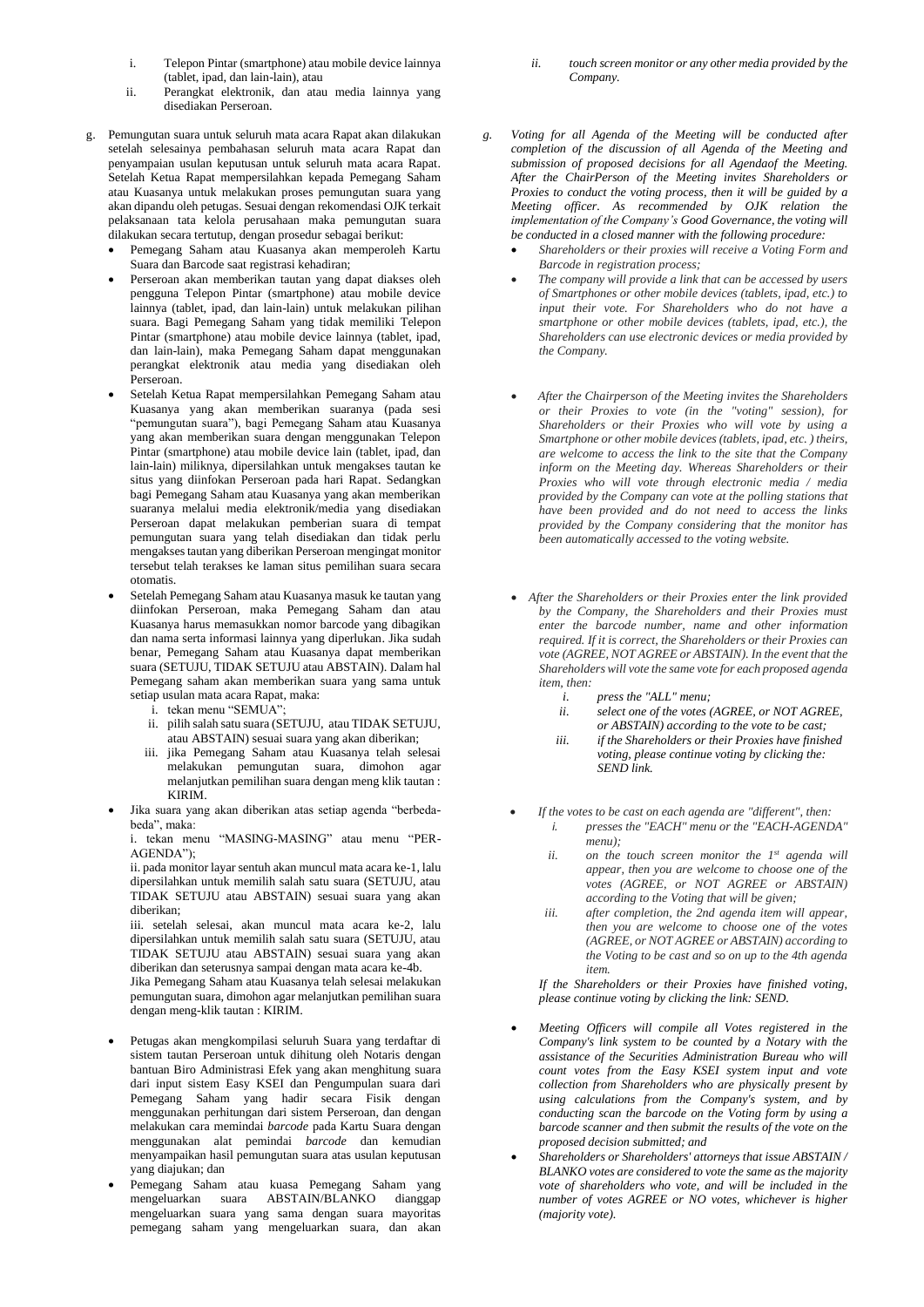dimasukkan ke dalam jumlah suara SETUJU atau suara TIDAK SETUJU, mana yang lebih tinggi (suara mayoritas).

• Pemegang Saham atau kuasa Pemegang Saham yang tidak melakukan pemilihan suara baik di sistem KSEI maupun sistem dari Perseroan, atau tidak membubuhkan tanda centang pada lebih dari satu kotak SETUJU, TIDAK SETUJU atau ABSTAIN atau tidak menyerahkan Kartu Suara atau meninggalkan ruangan Rapat pada saat pemungutan suara atas usulan keputusan mata acara Rapat dilaksanakan, dianggap sebagai TIDAK MENGELUARKAN SUARA/ABSTAIN;

Keputusan adalah sah apabila jumlah SETUJU lebih dari ½ (satu perdua) dari jumlah suara yang sah yang dikeluarkan untuk seluruh mata acara Rapat.

h. Sesuai Pasal 15.7. Anggaran Dasar Perseroan, suara blanko (abstain) dianggap mengeluarkan suara yang sama dengan suara mayoritas pemegang saham yang mengeluarkan suara. Suara yang tidak sah tidak dihitung dalam menentukan jumlah suara yang dikeluarkan dalam Rapat ini.

## 13. **Prosedur untuk mengajukan pertanyaan dalam Rapat**

- a. Selama pembicaraan mengenai mata acara, Ketua Rapat akan memberi kesempatan kepada pemegang saham dan kuasa pemegang saham untuk bertanya dan/atau mengemukakan pendapat pada saat yang ditentukan oleh Ketua Rapat.
- b. Menurut Pasal 15.10. Anggaran Dasar Perseroan, setiap hal yang diajukan oleh pemegang saham atau kuasa pemegang saham untuk dibicarakan atau untuk diputuskan dalam Rapat harus memenuhi semua syarat berikut ini:
	- (i) menurut pendapat Ketua Rapat hal tersebut langsung berhubungan dengan salah satu acara Rapat, yang diajukan oleh Pemegang Saham yang memberikan kuasa kepada Pihak Independen dan telah tervalidasi, akan dibacakan dan dibahas dalam Rapat. Hal mana akan dituangkan dalam Akta Notaris dan disampaikan kepada Bursa Efek Indonesia ("**BEI**") dan Otoritas Jasa Keuangan ("**OJK**"), serta diumumkan dalam website Perseroan dan BEI;
	- (ii) hal tersebut diajukan oleh satu atau lebih pemegang saham yang bersama-sama memiliki sedikitnya 10% (sepuluh persen) dari jumlah semua saham dengan hak suara yang sah yang dikeluarkan Perseroan pada saat itu;
	- (iii) menurut pendapat Direksi hal tersebut berhubungan langsung dengan usaha Perseroan;
- c. Hanya pemegang saham dan kuasa pemegang saham Perseroan yang sah yang berhak mengajukan pertanyaan dan/atau menyatakan pendapat, dan kepada Pemegang Saham yang menitipkan pertanyaan kepada BAE sesuai prosedur berikut ini:
	- (i) Ketua Rapat akan meminta para pemegang saham dan kuasa para pemegang saham yang ingin mengajukan pertanyaan dan/atau menyatakan pendapatnya dengan cara mengakses tautan yang disediakan melalui perangkat gawai kemudian mengetik pertanyaannya di kolom/formulir yang disediakan. Untuk tiap-tiap mata acara Rapat, pertanyaan dibatasi hanya

yang relevan dengan mata acara Rapat.

- (ii) Ketua Rapat dan/atau seorang anggota Direksi yang diminta Ketua Rapat akan memberikan jawabannya;
- (iii) setelah semua pertanyaan ditanggapi oleh Ketua Rapat dan/atau oleh anggota Direksi, Ketua Rapat akan melanjutkan Rapat.
- 14. Para Pemegang Saham dan/atau Kuasanya yang tidak hadir dalam Rapat, termasuk Anggota Direksi dan Dewan Komisaris lainnya, dapat mengetahui hasil/perkembangan Rapat melalui system Easy KSEI, atau publikasi/media yang dibuat oleh Perseroan sehubungan dengan pelaksanaan Rapat tersebut.
- 15. **Demi alasan kesehatan dan dalam rangka pengendalian dan pencegahan penyebaran Virus COVID-19, Perseroan tidak menyediakan makanan dan minuman,** *goody bag produk/souvenir***, dan tidak menyediakan Laporan Tahunan dalam bentuk fisik kepada Pemegang Saham dan Kuasa Pemegang Saham yang hadir dalam Rapat.**
- 16. Peraturan Tata Tertib untuk Rapat ini dikeluarkan sebagai peraturan pelaksanaan lebih lanjut ketentuan Anggaran Dasar Perseroan tentang penyelenggaraan Rapat Umum Pemegang Saham Perseroan.
- 17. Dengan memperhatikan protokol keamanan dan kesehatan serta untuk memudahkan registrasi kehadiran pemegang saham, pemegang saham

• *Shareholders or their proxy who did not vote either in the KSEI system or the system of the Company, or did not put a check mark on more than one box AGREE, NOT AGREE or ABSTAIN or did not submit the voting Card or leave the Meeting room at the time of voting on the proposed decision on the agenda of the Meeting is held, is considered as NO VOTE / ABSTAIN;*

*The resolutions shall be valid if the AGREE votes is more than ½ (half) of the total number of votes validly cast for all agenda item of the Meeting.*

*h. Pursuant to Article 15.7 of the Company's Articles of Association, abstentions shall be assumed to vote as the votes issued by the majority of the shareholders who votes. Invalid votes shall not be counted in determining the total amount of votes cast in this Meeting.*

## *13. Procedure for raising questions at the Meeting*

- *a. During discussions of any agenda items, the Chairman of the Meeting will give the opportunity to the shareholders and the proxies of shareholders to raise any questions and/or to give any comments at the time determined by the Chairman of the Meeting.*
- *b. Pursuant to paragraph 15.10 of Article 15 of the Articles of Association of the Company, any matter submitted by the shareholders or proxies of shareholders for discussion resolution for adoption at the Meeting, shall comply with all the following requirements:*
	- *(i) such question, in the opinion of the Chairman of the Meeting directly related to one of the agenda items of the Meeting, proposed by the Shareholders which grants authority to the Independent Party and has been validated, will be read out and discussed at the Meeting. This, it will be recorded in the Notarial Deed and submitted to the Indonesia Stock Exchange ("IDX") and Financial Services Authority ("OJK"), and announced on the Company's website and IDX;*
	- *(ii) such matter submitted by one or more shareholders who singly or jointly own at least 10% (ten per cent) of the total shares with legal voting rights issued by the Company at that time;*
	- *(iii) in the opinion of the Board of Directors, the question is directly related to the business of the Company;*
- *c. Only lawful shareholders or lawful proxies of the shareholders are entitled to submit questions and/or give comments, and to Shareholders who submit questions to the BAE the following procedures shall be followed:*
	- *(i) The Chairperson of the Meeting will ask the shareholders and the proxy of the shareholders to ask questions and / or express their opinions by accessing the link provided through the device and then typing the question in the column / form provided.*

 *For each agenda item, questions are limited to only those relevant to the agenda..*

- *(ii) The Chairman of the Meeting and / or a member of the Board of Directors requested by the Chairman of the Meeting will provide the answer;*
- *(iii) after all questions have been responded to by the Chairman of the Meeting and / or by members of the Board of Directors, the Chairman of the Meeting will continue the Meeting.*
- *14. Shareholders and / or their proxy who are not present at the Meeting, including Members of the Board of Directors and other Commissioners, may be informed the results / progress of the Meeting through the Easy KSEI system, or any publications / media facilitated by the Company in connection with the implementation of the Meeting.*
- *15. Due to health reasons and in the context of controlling and preventing the spread of the COVID-19 Virus, the Company does not provide food and beverages, goody bags of product / souvenirs, and does not provide printed form of Annual Reports to Shareholders and or its Proxy at the Meeting.*
- *16. This procedural rules of this Meeting were issued as a implementing provisions of the Company's Articles of Association concerning the holding of a General Meeting of Shareholders of the Company.*
- *17. By taking into account the health and safety protocols and to facilitate registration of the presence of shareholders, the Company's shareholders*